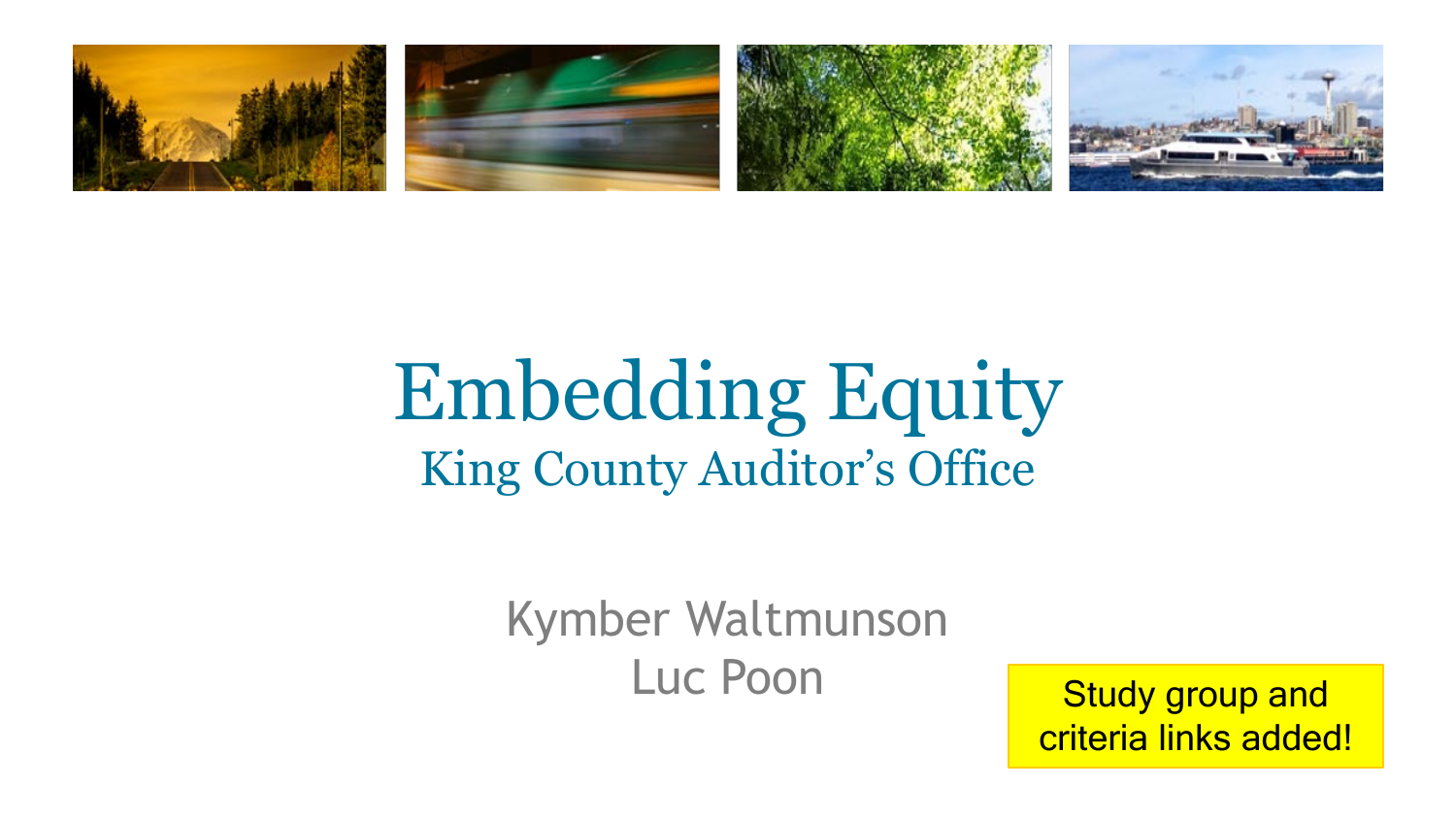## Start within

• What Zina said…

Acceptance of responsibility to serve the public interest – collective well-being of the community of people auditors serve

- Years of thinking to get here
- Getting bang for the buck: train vs. study
- Our job: create/participate in a learning environment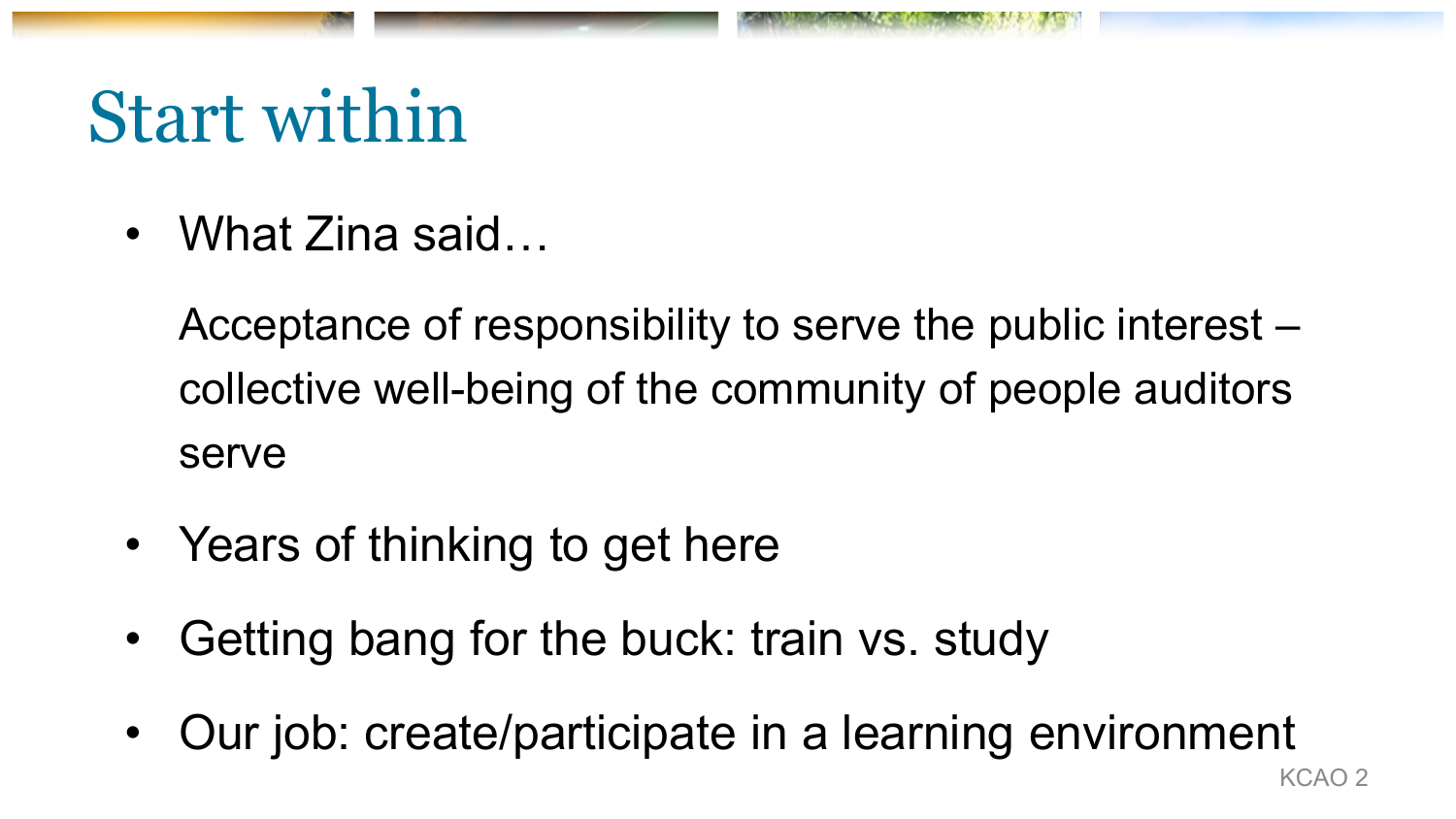## Research teams

### • **Tools**

Increase teams' ability to understand, efficiently engage in, and conduct work that furthers equity and social justice

### • **Methodologies**

Improve office resources on equity in research, criteria, and audit methodology so teams are more prepared to incorporate

### • **Communications**

Increase the ability of auditees to work collaboratively with us to investigate and address equity related concerns; improve our ability to communicate equity findings to auditees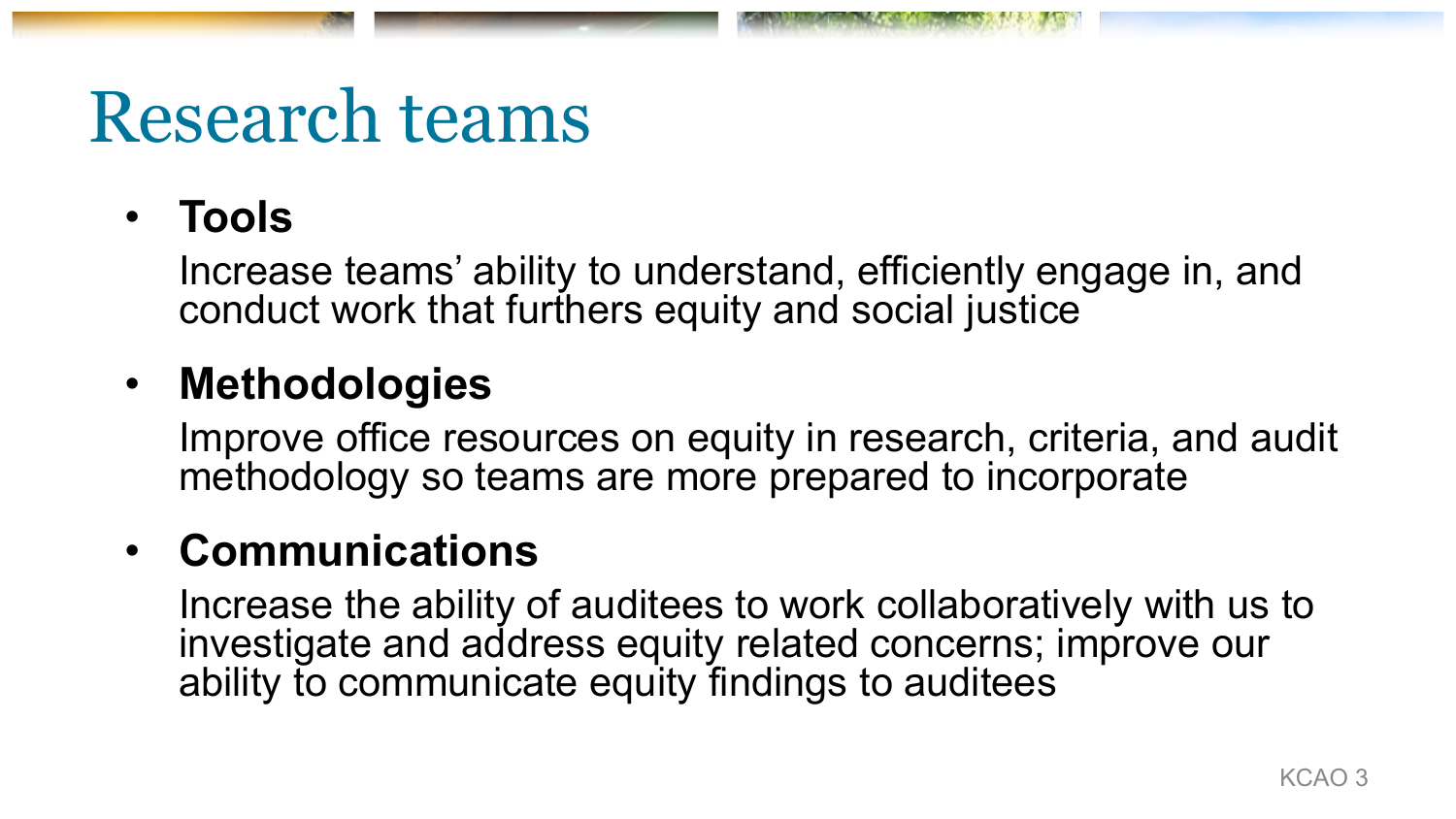# Study group topics

- [Building a shared understanding of antiracism](https://nmaahc.si.edu/learn/talking-about-race/topics/being-antiracist)
- **[Discussing King County history from an equity lens](https://depts.washington.edu/civilr/slides_segregation-story.htm)**
- [Conducting research through an antiracism lens](https://libguides.umn.edu/antiracismlens)
- [How to measure equity in audit](https://cdn.ymaws.com/algaonline.org/resource/resmgr/resources/guides_and_reports/How-to-Measure-Equity.pdf)
- Reviewing and assessing our office's ESJ tools
- Fighting backlash to racial equity efforts: Chronic [Disparity; GARE Comms Guide; Talk About Race; MIT Fighting](https://sloanreview.mit.edu/article/fighting-backlash-to-racial-equity-efforts/) Backlash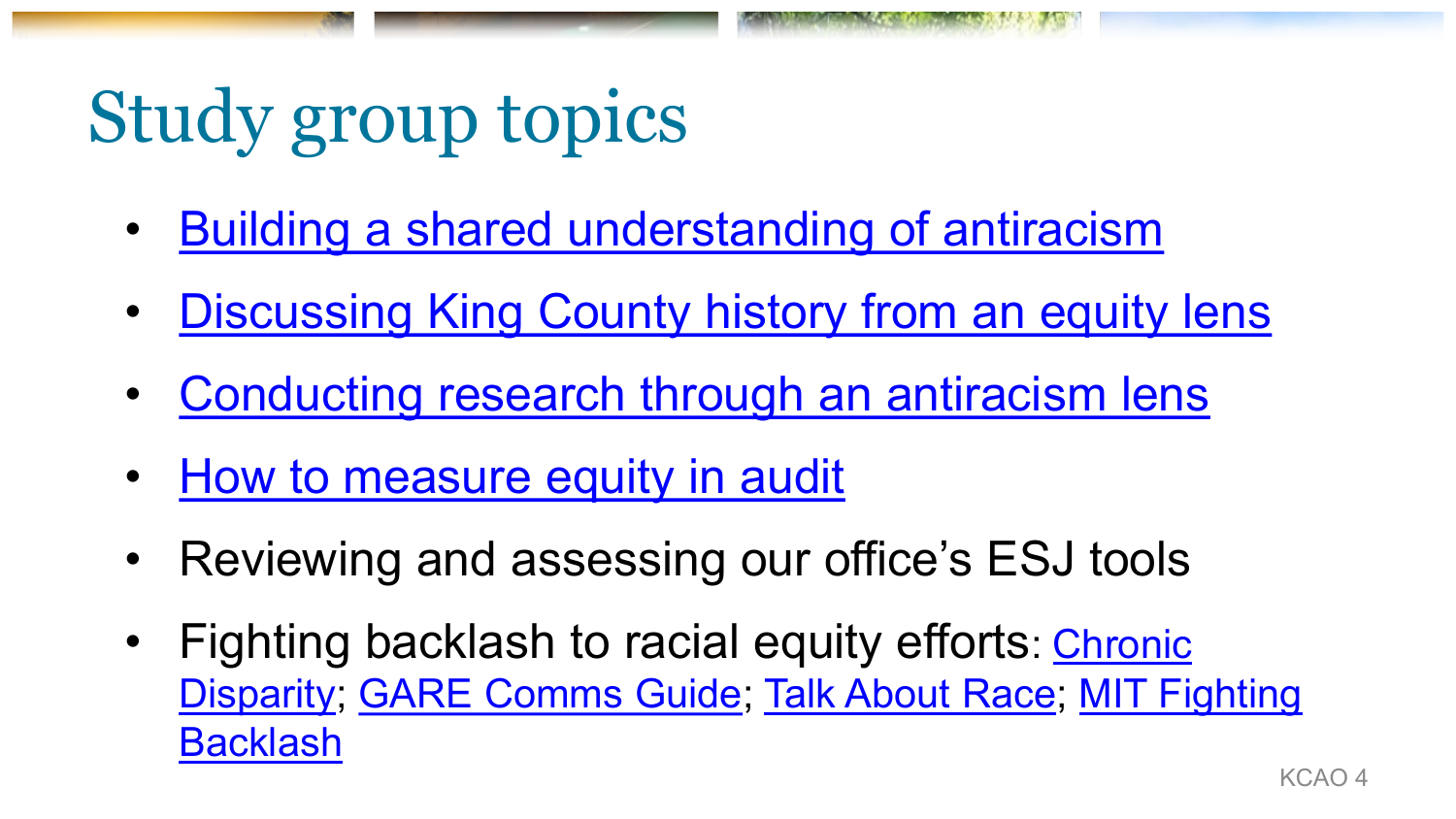# Audit starting points

- Look for disparities in **access**, **quality**, **procedural fairness**, and **outcomes**
- Equitable engagement: safeguards and strategies for vulnerable individuals and groups
- Analytical insights: disaggregate data, connect data sets, add information to existing data
- Inclusive language
- Get comfortable with discomfort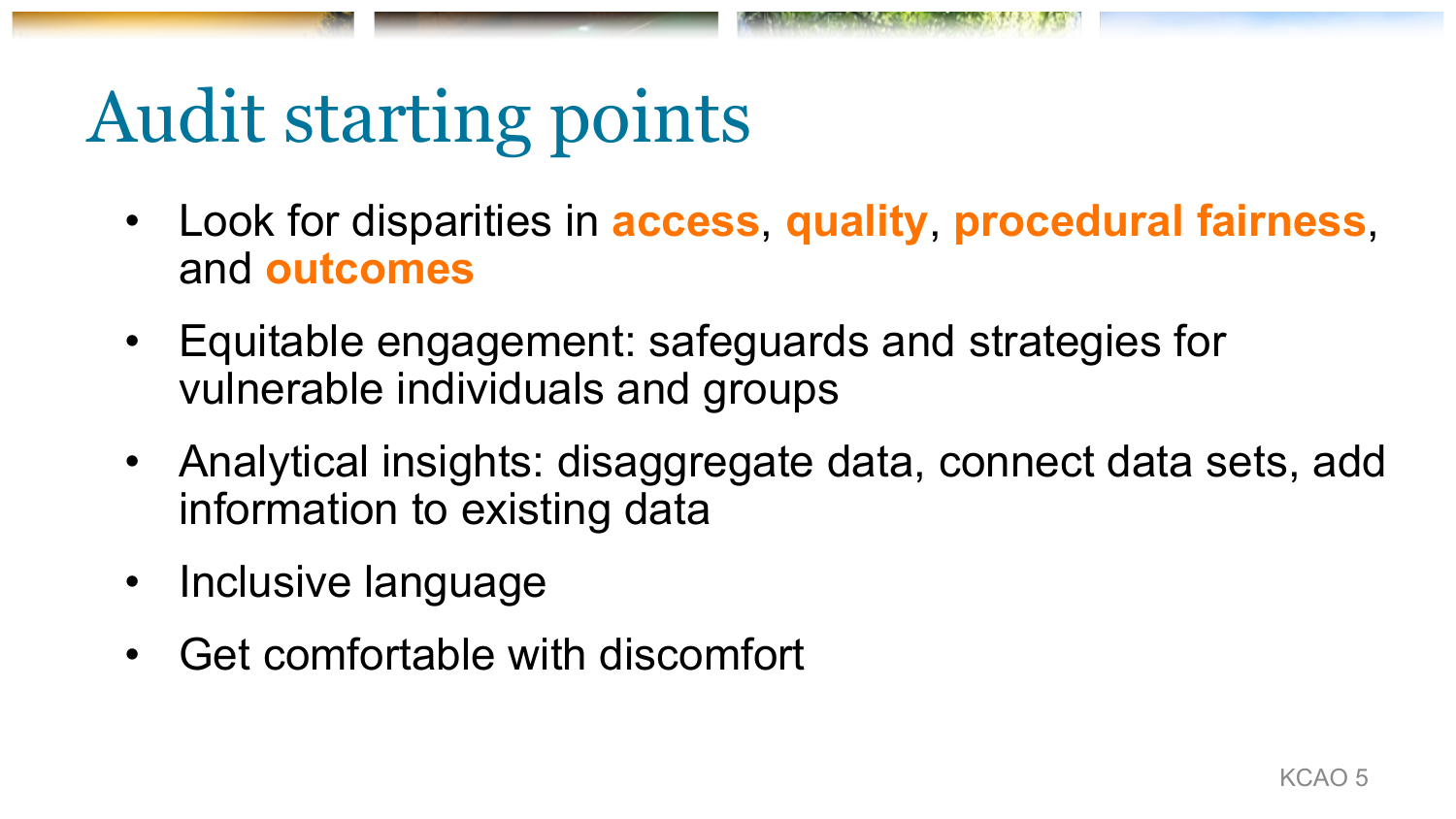## Big ideas

### **Targeted Universalism**

- Universal goals but targeted strategies
- Focus where needs are greatest

### **"Diversity, Equity, & Inclusion" vs Anti-Racism/Pro-Equity**

- Leading with race and intersectionality
- Addressing distribution of power
- Transforming policies and systems to eliminate root causes of inequity

### **Decolonized methodologies**

• Are data and measurement White supremist?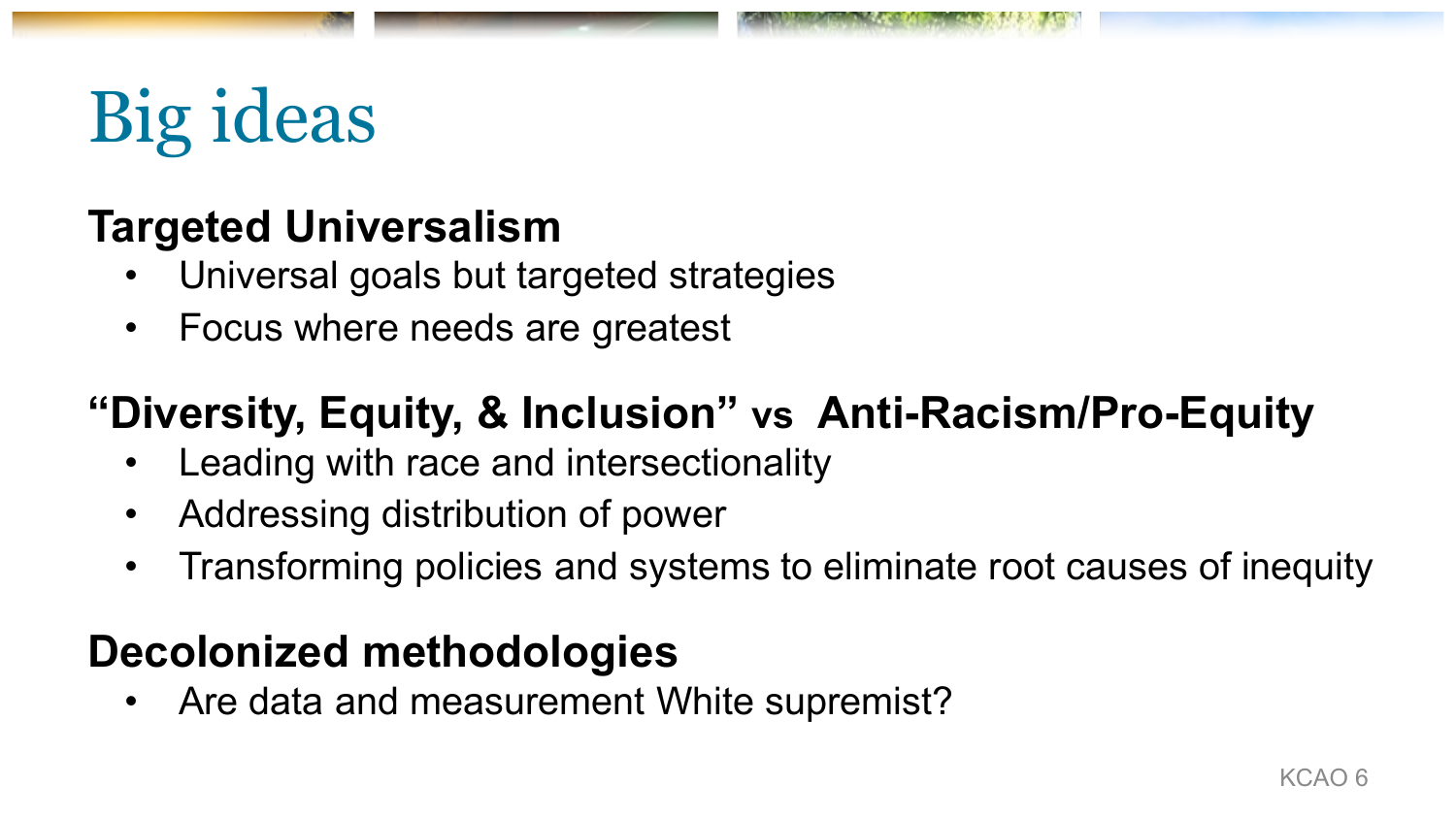# Evaluating the Equity Initiative

### **Objectives**

- 1. Barriers to achieving goals
- Alignment with leading equity change management frameworks
- 3. Foundational elements of agency management
- 4. Effectiveness in measuring and communicating progress

### **Criteria**

- ICMA [Governing for Equity: Implementing an Equity Lens in Local Governments](https://icma.org/governing-equity-implementing-equity-lens-local-government)
- [GARE Advancing Racial Equity and Transforming Government: A Resource](https://www.racialequityalliance.org/resources/advancing-racial-equity-and-transforming-government-a-resource-guide-to-put-ideas-into-action/)  Guide to Put Ideas into Action
- GARE [Racial Equity: Getting to Results](https://www.racialequityalliance.org/resources/racial-equity-getting-results/)